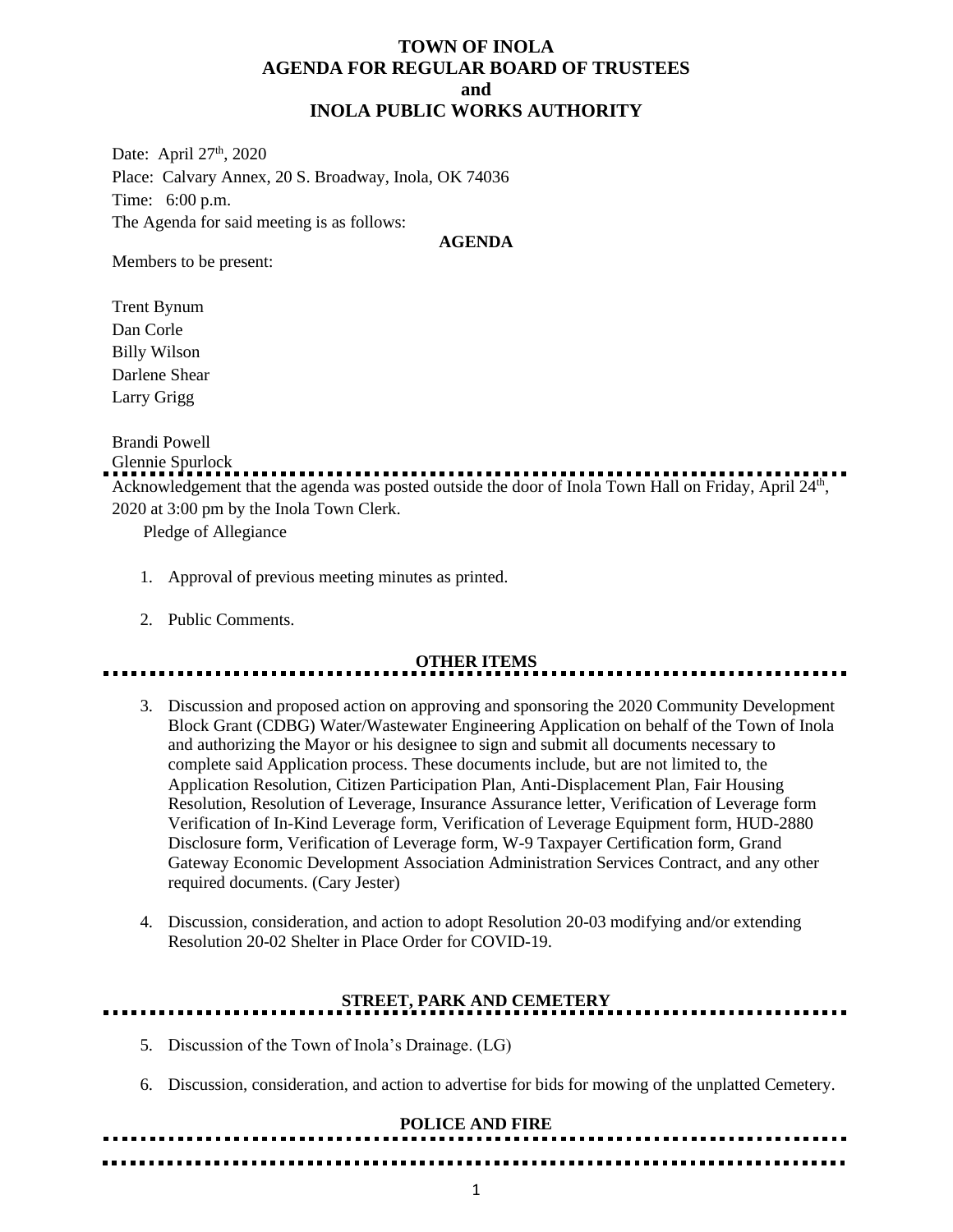7. Discussion, consideration, and action to accept Tyler VanMarter's resignation, effective 5/1/2020. (BC)

#### **FINANCE AND AUDIT**  $\frac{1}{2}$  .  $\frac{1}{2}$  .  $\frac{1}{2}$ ............ ........................

- 8. Motion to go into PWA.
- 9. Return from PWA
- 10. Approval of purchase orders as initialed.

## **MAYOR'S COMMENTS**

. . .

11. Motion to adjourn.